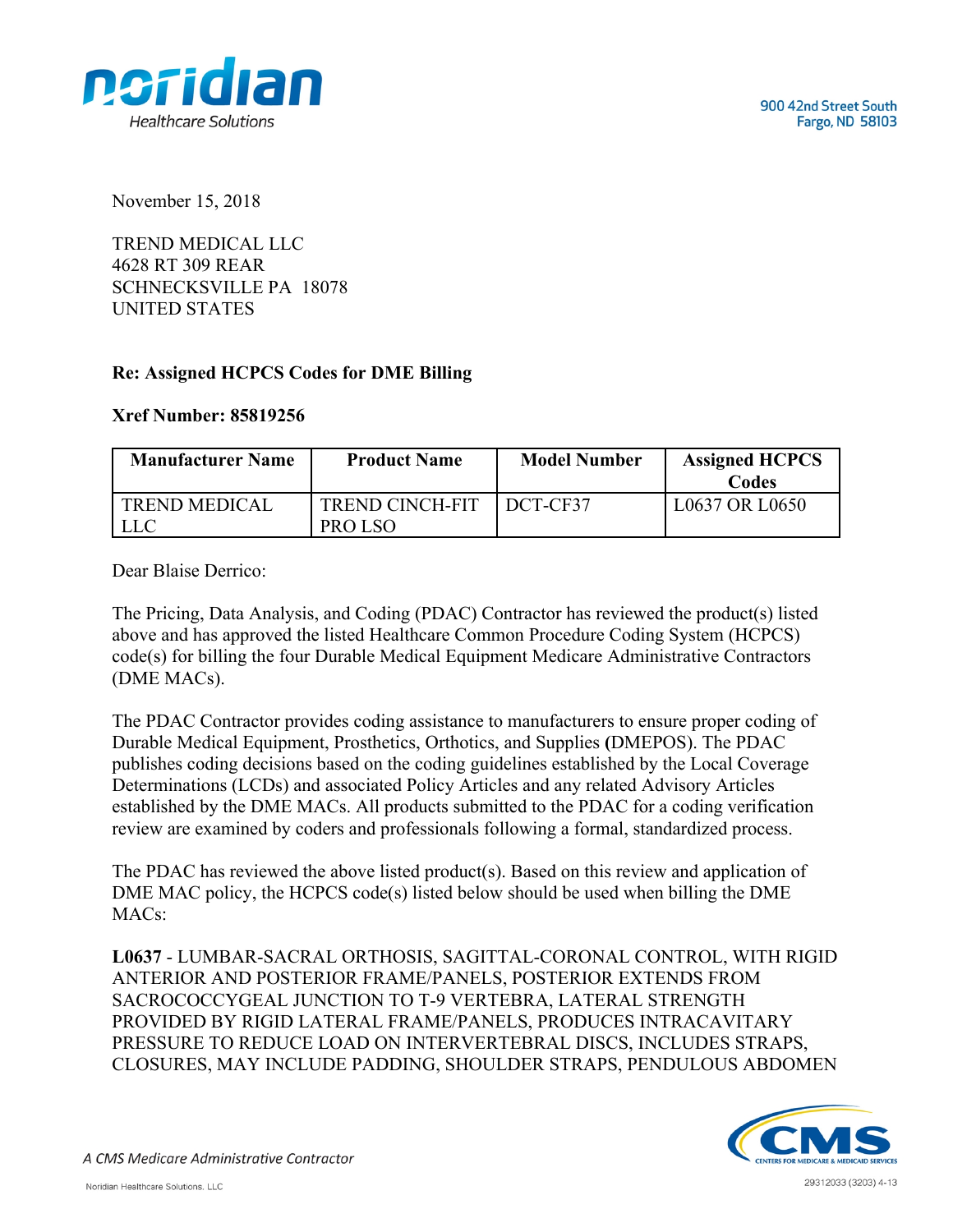DESIGN, PREFABRICATED ITEM THAT HAS BEEN TRIMMED, BENT, MOLDED, ASSEMBLED, OR OTHERWISE CUSTOMIZED TO FIT A SPECIFIC PATIENT BY AN INDIVIDUAL WITH EXPERTISE

**L0650** - LUMBAR-SACRAL ORTHOSIS, SAGITTAL-CORONAL CONTROL, WITH RIGID ANTERIOR AND POSTERIOR FRAME/PANEL(S), POSTERIOR EXTENDS FROM SACROCOCCYGEAL JUNCTION TO T-9 VERTEBRA, LATERAL STRENGTH PROVIDED BY RIGID LATERAL FRAME/PANEL(S), PRODUCES INTRACAVITARY PRESSURE TO REDUCE LOAD ON INTERVERTEBRAL DISCS, INCLUDES STRAPS, CLOSURES, MAY INCLUDE PADDING, SHOULDER STRAPS, PENDULOUS ABDOMEN DESIGN, PREFABRICATED, OFF-THE-SHELF

This decision applies to the application we received on 11/5/2018. If information submitted in that application has changed or were to change, it could impact our decision. Therefore, a new application would need to be submitted for HCPCS coding verification review. The coding assigned in this decision letter will be available on the Product Classification List (PCL) on the Durable Medical Equipment Coding System (DMECS) within ten (10) working days from the letter's date. The DMECS can be accessed on the PDAC website, www.dmepdac.com. Please take the time to verify that this coding decision is correctly reflected in DMECS.

If you disagree with this decision, you may request a reconsideration within 45 days of the letter's date and provide evidence to substantiate a reconsideration of PDAC's original coding determination. To request a reconsideration, complete the Reconsideration Request form located on the PDAC website at https://www.dmepdac.com/review/requesting.html. If your request for a reconsideration is made after the 45-day time frame, it will require a new application and documentation to support the request.

It is the responsibility of manufacturers and distributors to notify the PDAC immediately of any changes involving their products, as listed on the PCL on DMECS. Further information for requesting updates to the PCL can be found on the PDAC website at https://www.dmepdac.com/dmecs/notifying.html. It is also the responsibility of manufacturers and distributors to assure their websites and product marketing materials accurately reflect the product reviewed by the PDAC and the coding decision assigned.

An assignment of the HCPCS code(s) to product(s) is not an approval or endorsement of the product(s) by Medicare or Noridian Healthcare Solutions; nor does it imply or guarantee claim reimbursement or coverage.

If you have questions about policy, claim coverage or reimbursement, please contact the DME MAC for your jurisdiction. For other questions, contact the PDAC Contact Center at the address listed above or by telephone at (877) 735-1326. The Contact Center is open Monday through Friday from 8:30 a.m. to 4 p.m. CT.